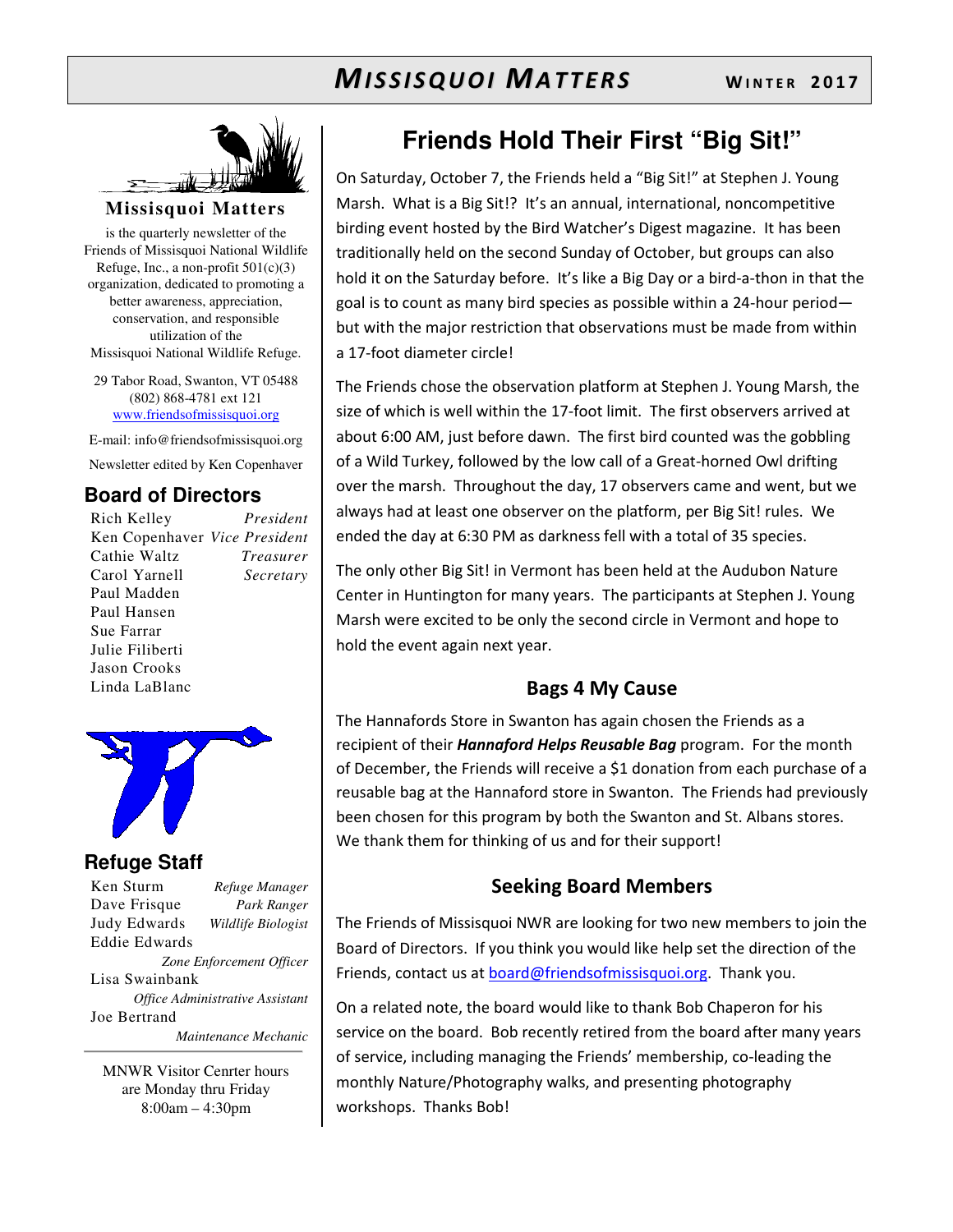## **Manager's Update – November 2017**

*by Ken Sturm, Refuge Manager, Missisquoi NWR* 

With the field season mostly behind us, the refuge staff are busy completing end-of-season management tasks and getting ready for winter. If you have been by the refuge headquarters in the last month or so, you will have noticed the fields on the east side of Tabor road being mowed to knock down the dense vegetation and prepare these fields for next summer's grassland birds. We are also spreading wood ash on the fields directly across from the refuge office to improve soil conditions for a healthy grassland. Wood ash acts similarly to other amendments by raising the soil pH (making it more basic) and improving growing conditions for a variety of favorable plants. We have used wood ash at the Eagle Point Unit over the past two growing seasons with very favorable results.

You may also have noticed more cutting to improve early successional forest habitat at Stephen J. Young Marsh this fall. This was the third series of patch cuts to set back succession and improve habitat for a variety of species tied to young forests. Using a machine called a "Fecon," Maintenance Mechanic Joe Bertrand spent several days creating openings in targeted areas of forest that had grown too old to provide the needed habitat many species rely on. All told, since 2014, the refuge has created a little more than 8 acres of young forest habitat at Stephen Young Marsh. This last series of cuts focused on enlarging areas cut previously as well as opening up areas around mast-producing trees such as apples, oaks, and cherries--valuable food for wildlife.

Successional management is important in Vermont. During the past 50 years, Vermont and other New England states have seen a drastic decline in early successional forest habitat as forests mature, development continues, and other changes in land use occur. In the process, wildlife populations that depend on young forests for food and cover are declining as well.

We chose to do this management on Stephen J. Young Marsh for a few reasons. This tract exists in a fragmented landscape with 51 acres of forested habitat in an existing 135 acre woodlot that is surrounded by actively-managed hayfields. Many migratory birds utilizing mid- to late-stage forest habitat require larger home ranges to be successful. However, early successional species typically can be productive in smaller areas having smaller home range requirements. As a result, the same patch size habitat of young forest will typically support a greater density of breeding birds than an equal patch of mature forest.

For example, Chestnut-sided Warblers, Gray Catbirds, and Common Yellowthroats typically have a minimum habitat requirement of 0.5 acres, whereas forest "interior" species such as Ovenbirds require forests at least 200 acres in size. Many forest birds that breed in isolated smaller forest blocks also have greater nest failure and larger territories indicating that more effort is required to raise a brood in isolated small forest blocks. Managing a portion of Stephen J. Young Marsh for young forests will provide greater wildlife benefits (per acre) for migratory birds than managing for a mature forest. This area also makes an excellent demonstration site to show landowners ways to improve habitat in small woodlots.

As management projects in the field slow down and we "button up" the refuge for winter, the staff will begin evaluating this past season and start making plans for 2018. Winter is a good time to reflect on successes and challenges. The refuge is a great place for reflection, and taking a leisurely stroll on one of the refuge's trails during late fall and winter is a great way to do it. I hope everyone takes a moment during the busy holiday season to break away for a walk on the refuge to see the forest *and* the trees!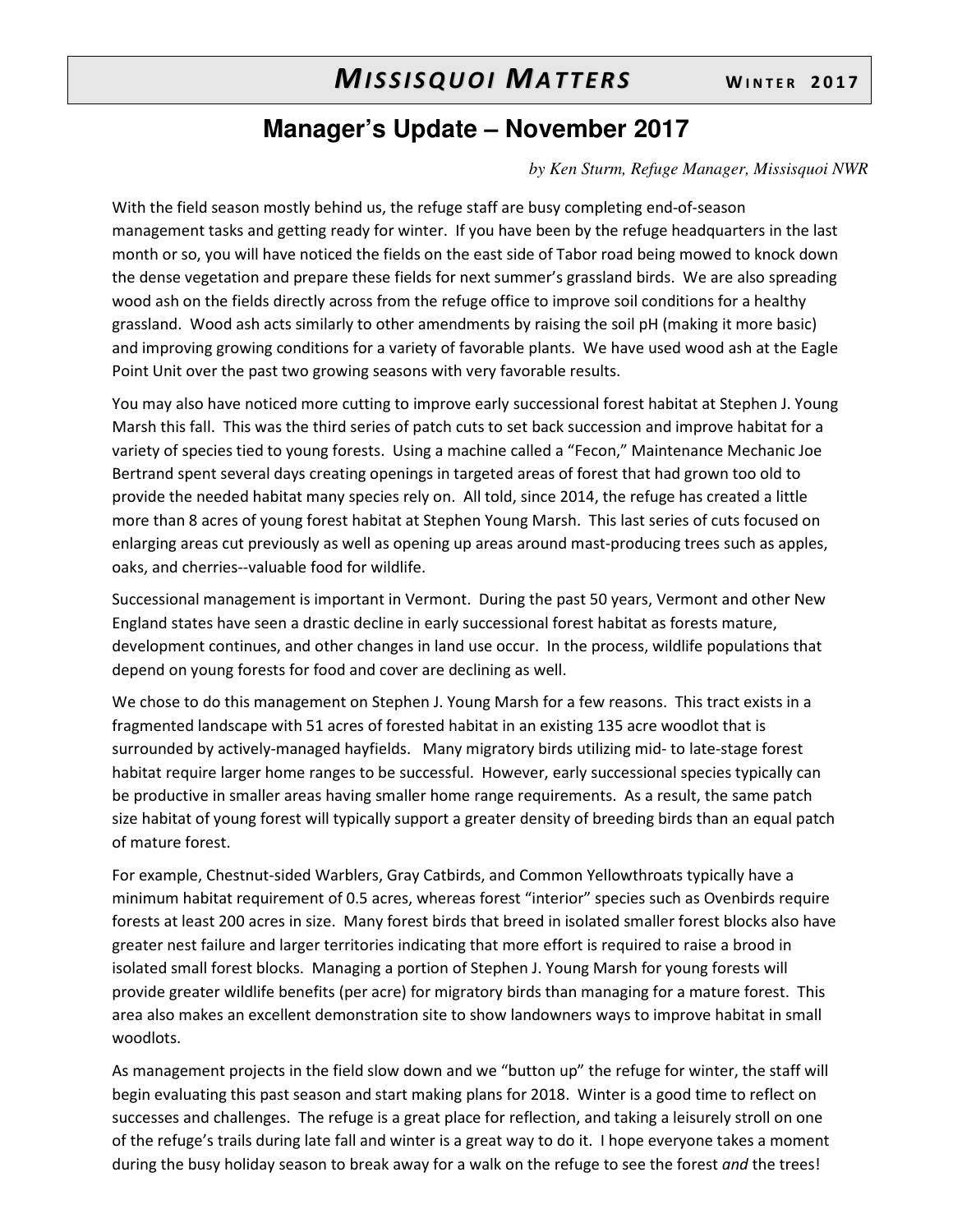# **Volunteers Needed**

The Missisquoi National Wildlife Refuge is seeking volunteers to give their time and energy to help the refuge. Some volunteer opportunities include:

- Helping with school groups during the summer months
- Helping with invasive species control
- Helping with special events such as Migratory Bird Day, Fishing Clinic, and Jr. Waterfowl Training Program
- Volunteers interested in operating farm tractors to cut grasslands

We would also like to start volunteer "adopt a trail" groups where folks get together and use refuge tools and supplies to provide upkeep and maintenance on trails.

If you have an interest in any of these activities, please contact refuge manage Ken Sturm at ken sturm@fws.gov or call  $(802)$  868-4781.

# **FRIENDS OF MISSISQUOI NATIONAL WILDLIFE REFUGE**

## **Bi-monthly Board Meeting**

### **Wednesday, January 10, 2018 at 6:30 pm**

#### **At the Refuge Visitor Center**

Members are always welcome to attend. Come and see what the board is planning and contribute your ideas.

#### **Next meeting: Wednesday, March 7, 2018 at 6:30 pm**

## **CAR VANDAL**

Reprinted from *The Birding Community E-bulletin*, published by the National Wildlife Refuge Association

The residents of Snellville, Gwinnett County, Georgia, were recently the victims of a series of petty crimes. Specifically, there was a pattern of smashed side-view car mirrors in the community. When more than two dozen people around the Nob Hill section of Snellville reported the same kind of broken glass mirrors on their cars, the police were sent out and were determined to find the culprits. The hypothesis was that the damage was likely being caused by young boys with BB guns, or possible vandals running around with hammers smashing the mirrors.

But according to local *Channel 2 Action News* out of metro-Atlanta, the culprit was a Pileated Woodpecker, defending territory against "rival" birds! At the end of the day, local police reported that the case was solved.

You can access all the past E-bulletins on the National Wildlife Refuge Association (NWRA) website: http://refugeassociation.org/news/birding-bulletin/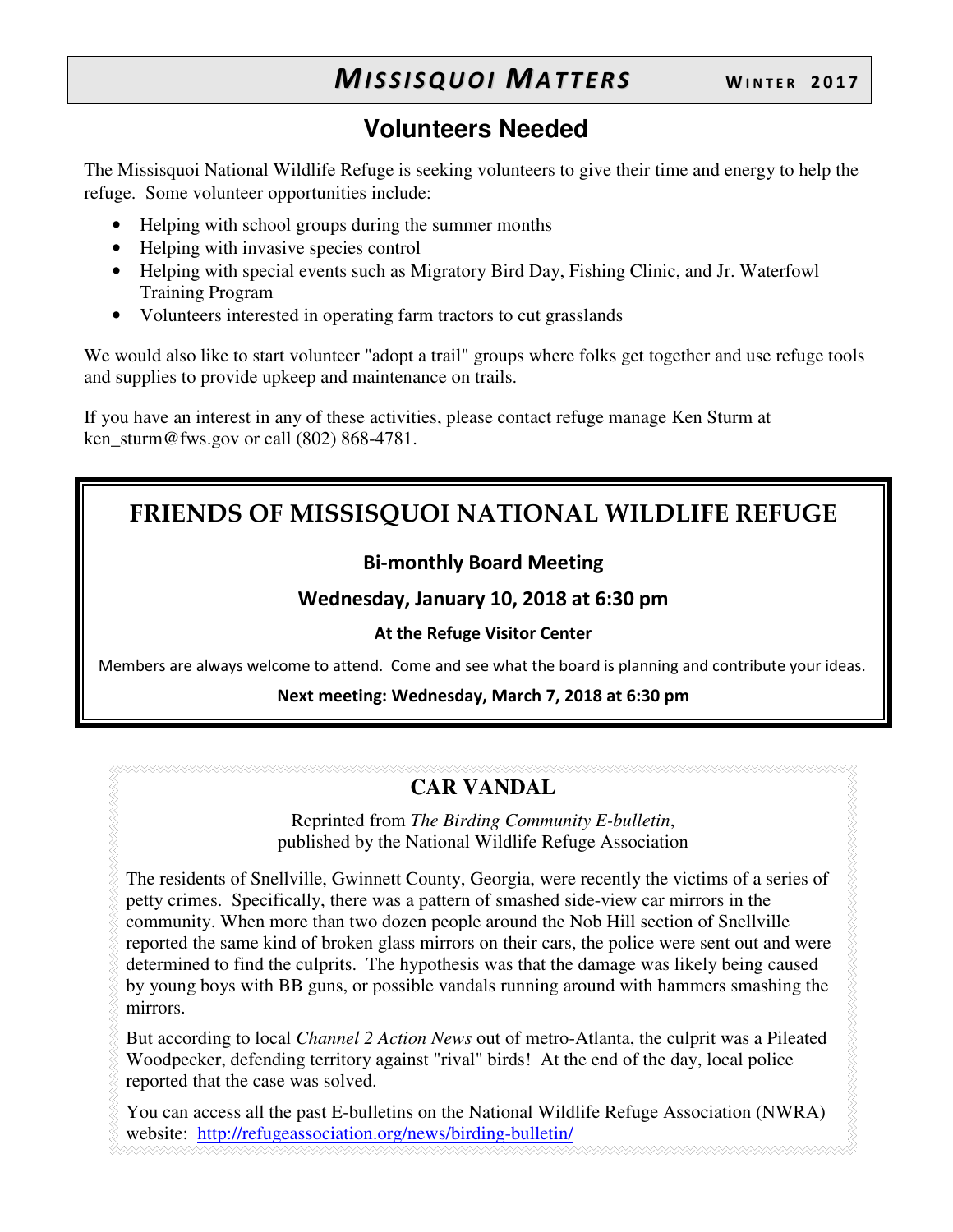## **A Conservation and Family Tradition: Missisquoi National Wildlife Refuge**

*by Judy Sefchick Edwards, Wildlife Biologist, Missisquoi NWR* 

Ducks in the air and leaves on the ground mark both the *end* of September, and the *beginning* of a longheld tradition. The refuge boat launch is bustling with young, smiling faces, animated chatter, and enthusiastic adults taking photos to preserve great future memories. It's the start of Vermont's duck

hunting season, with the Youth Waterfowl Hunting Weekend at Missisquoi National Wildlife Refuge!

Surrounded by the genuine fervor and excitement, I can't help but smile. Not only did this crew have a successful refuge hunt, but they also had a memorable family day outdoors. Again, I'm reminded that the conservation tradition of waterfowl hunting, and



**Smith boys in 2016**

wetland-dependent species would decline, as would the opportunities to recreate in these special places."

This weekend, the Smiths arrived at the refuge with great anticipation and preparation. Chris says, "I enjoy seeing all the 'firsts' for young hunters:

> wearing waders, getting stuck in mud, or shooting certain ducks." A month earlier, the family attended the refuge's annual Junior Waterfowl Hunter Training, to improve skills and discuss safe, ethical hunting and wildlife conservation. Completion of the training, and a subsequent lottery draw, gave these juniors a chance to hunt in soughtafter refuge blinds.

the purchase of Federal Duck Stamps, has made it possible for *us all* to experience and enjoy our National Wildlife Refuge System.

"Missisquoi NWR has one of the northeast's largest, natural, freshwater wetland complexes, and is one of the last truly wild places in Vermont," says native Vermonter, Chris Smith, an avid first-generation duck hunter, and father as well as mentor to junior duck hunters, Zach and Caleb. Not only are the Missisquoi Delta and Bay Wetlands *important stopover sites for migratory waterfowl in the Atlantic Flyway*, but they're RAMSAR designated *"Wetlands of International Importance"* too.

What's more, this refuge is living proof that duck stamps do *more* than provide a license to hunt. With ninety-eight cents of every dollar going towards National Wildlife Refuge System lands, it's no surprise that 87.5% of Missisquoi NWR was bought with duck stamp dollars. Chris is proud to buy them and says, "Without duck stamps, the number of waterfowl, water birds, and other

As a mentor, Chris won't hunt, but says, "It's rewarding to pass along knowledge and experience, and have an opportunity for real quality time with my sons." He's proud to have passed this tradition down to them. Chris remembers when both boys shot their first banded ducks at the refuge. "I'll never forget their excitement and pride," he said, then added, "Without the refuge, my hunting experiences would be greatly diminished, but the loss of wildlife would be even more devastating."

Missisquoi NWR means different things to different people, but the age-old tradition of waterfowl hunting is the reason this refuge exists. For some, like Caleb, the refuge represents a chance to observe and hunt near the greatest concentration of waterfowl in Vermont. "Seeing lots of ducks and having many opportunities to shoot sets the refuge apart," he said. To others, like Zach, "It's a place where I can get out of the house and do stuff I love—whether it's hunting, fishing, or banding ducks with Judy. It's a great place."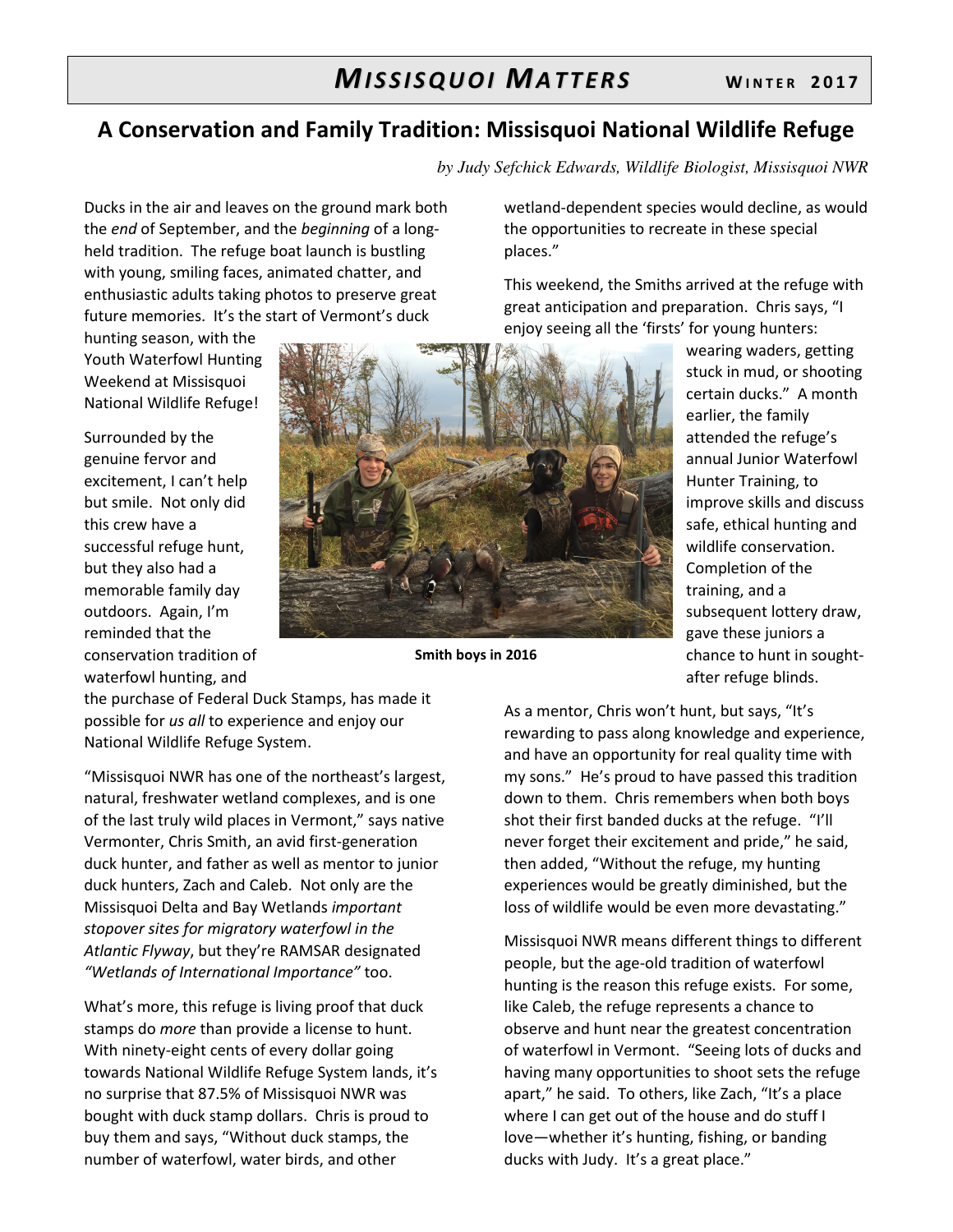## **Bird Monitoring Walk Statistics**

After 92 months of Bird Monitoring Walks, a total of 993 observers have recorded 150 species and 14,607 individual birds. The following chart lists the species by the date each species was first observed.

| Date                   | Trail           | <b>Species</b>                 | Date       | Trail           | <b>Species</b>                  | Date       | Trail           | <b>Species</b>             |
|------------------------|-----------------|--------------------------------|------------|-----------------|---------------------------------|------------|-----------------|----------------------------|
| 3/20/2010              | <b>RR</b>       | American Crow                  | 5/15/2010  | SYM             | Magnolia Warbler                | 8/20/2011  | Jeep            | Solitary Sandpiper         |
| 3/20/2010              | <b>RR</b>       | American Goldfinch             | 5/15/2010  | SYM             | Osprey                          | 9/17/2011  | SYM             | American Bittern           |
| 3/20/2010              | <b>RR</b>       | American Robin                 | 5/15/2010  | <b>SYM</b>      | Ovenbird                        | 9/17/2011  | <b>SYM</b>      | <b>Blue-headed Vireo</b>   |
| 3/20/2010              | <b>RR</b>       | American Tree Sparrow          | 5/15/2010  | <b>SYM</b>      | Red-breasted Nuthatch           | 9/17/2011  | <b>SYM</b>      | Green-winged Tea           |
| 3/20/2010              | <b>RR</b>       | Black-capped Chickadee         | 5/15/2010  | SYM             | Rose-breasted Grosbeak          | 9/17/2011  | SYM             | Virginia Rail              |
| 3/20/2010              | $\overline{RR}$ | Blue Jay                       | 5/15/2010  | <b>SYM</b>      | <b>Ruffed Grouse</b>            | 10/15/2011 | $\overline{RR}$ | Northern Shrike            |
| 3/20/2010              | <b>RR</b>       | Brown-headed Cowbird           | 5/15/2010  | <b>SYM</b>      | <b>Turkey Vulture</b>           | 4/21/2012  | Maq             | Hermit Thrush              |
| 3/20/2010              | <b>RR</b>       | Canada Goose                   | 5/15/2010  | <b>SYM</b>      | Warbling Vireo                  | 4/21/2012  | Mag             | Pine Warbler               |
| 3/20/2010              | $\overline{RR}$ | Common Grackle                 | 5/15/2010  | <b>SYM</b>      | White-crowned Sparrow           | 4/21/2012  | Maq             | Ruby-crowned King          |
| 3/20/2010              | <b>RR</b>       | European Starling              | 5/15/2010  | <b>SYM</b>      | <b>Yellow Warbler</b>           | 5/19/2012  | <b>SYM</b>      | <b>Black-throated Blue</b> |
| 3/20/2010              | <b>RR</b>       | Hairy Woodpecker               | 6/19/2010  | <b>RR</b>       | Alder Flycatcher                | 5/19/2012  | <b>SYM</b>      | Caspian Tern               |
| 3/20/2010              | $\overline{RR}$ | Killdeer                       | 6/19/2010  | <b>RR</b>       | <b>Barn Swallow</b>             | 5/19/2012  | <b>SYM</b>      | Cooper's Hawk              |
| 3/20/2010              | <b>RR</b>       | Mallard                        | 6/19/2010  | <b>RR</b>       | Cedar Waxwing                   | 5/19/2012  | <b>SYM</b>      | Northern Parula            |
| 3/20/2010              | <b>RR</b>       | Northern Cardinal              | 6/19/2010  | <b>RR</b>       | Chestnut-sided Warbler          | 5/19/2012  | <b>SYM</b>      | Rock Pigeon                |
| 3/20/2010              | <b>RR</b>       | Pileated Woodpecker            | 6/19/2010  | <b>RR</b>       | Gray Catbird                    | 6/16/2012  | <b>RR</b>       | <b>Black-billed Cucko</b>  |
| 3/20/2010              | <b>RR</b>       | Red-tailed Hawk                | 6/19/2010  | <b>RR</b>       | Northern Waterthrush            | 6/16/2012  | <b>RR</b>       | Common Tern                |
| 3/20/2010              | <b>RR</b>       | Red-winged Blackbird           | 6/19/2010  | <b>RR</b>       | Savannah Sparrow                | 7/21/2012  | Maq             | <b>Black-crowned Nig</b>   |
| 3/20/2010              | <b>RR</b>       | Ring-billed Gull               | 6/19/2010  | <b>RR</b>       | Swamp Sparrow                   | 7/21/2012  | Maq             | Broad-winged Haw           |
| 3/20/2010              | <b>RR</b>       | Snow Goose                     | 6/19/2010  | <b>RR</b>       | Veery                           | 7/21/2012  | Maq             | House Finch                |
| 3/20/2010              | <b>RR</b>       | Song Sparrow                   | 7/17/2010  | Mag             | Chipping Sparrow                | 7/21/2012  | Maq             | Purple Martin              |
| 3/20/2010              | <b>RR</b>       | White-breasted Nuthatch        | 7/17/2010  | Maq             | <b>Great Crested Flycatcher</b> | 10/20/2012 | <b>RR</b>       | Pine Siskin                |
| 4/17/2010              | Maq             | American Woodcock              | 7/17/2010  | Mag             | <b>Mourning Dove</b>            | 11/17/2012 | Maq             | <b>Bohemian Waxwin</b>     |
| 4/17/2010              | Maq             | <b>Brown Creeper</b>           | 7/17/2010  | Mag             | Ruby-throated Hummingbird       | 1/16/2013  | Maq             | <b>Barred Owl</b>          |
| 4/17/2010              | Maq             | Dark-eyed Junco                | 7/17/2010  | Maq             | <b>Scarlet Tanager</b>          | 3/16/2013  | <b>RR</b>       | Common Redpoll             |
| 4/17/2010              | Mag             | Downy Woodpecker               | 7/17/2010  | Mag             | Yellow-throated Vireo           | 4/20/2013  | Maq             | <b>Hooded Merganser</b>    |
| 4/17/2010              | Maq             | Eastern Phoebe                 | 8/21/2010  | Jeep            | Eastern Wood-Pewee              | 4/20/2013  | Maq             | Ring-necked Duck           |
| 4/17/2010              | Maq             | Golden-crowned Kinglet         | 8/21/2010  | Jeep            | Great Homed Owl                 | 5/18/2013  | <b>SYM</b>      | Eastern Meadowla           |
| 4/17/2010              | Maq             | Great Blue Heron               | 8/21/2010  | Jeep            | Red-eyed Vireo                  | 6/15/2013  | $\overline{RR}$ | Common Loon                |
| 4/17/2010              | Maq             | Northern Flicker               | 8/21/2010  | Jeep            | Spotted Sandpiper               | 8/17/2013  | Jeep            | Chimney Swift              |
| 4/17/2010              | Mag             | Northern Harrier               | 9/18/2010  | <b>SYM</b>      | <b>Blackburnian Warbler</b>     | 8/17/2013  | Jeep            | Lesser Yellowlegs          |
| 4/17/2010              | Mag             | <b>Rusty Blackbird</b>         | 9/18/2010  | <b>SYM</b>      | Canada Warbler                  | 8/17/2013  | Jeep            | Wilson's Warbler           |
| $\overline{4/17/2010}$ | Maq             | Sharp-shinned Hawk             | 9/18/2010  | <b>SYM</b>      | Common Merganser                | 4/19/2014  | <b>MAQ</b>      | <b>Brown Thrasher</b>      |
| 4/17/2010              | Maq             | <b>Tree Swallow</b>            | 9/18/2010  | <b>SYM</b>      | Wilson's Snipe                  | 5/17/2014  | <b>SYM</b>      | Wood Thrush                |
| 4/17/2010              | Maq             | <b>Tufted Titmouse</b>         | 10/16/2010 | <b>RR</b>       | Fox Sparrow                     | 7/19/2014  | MAQ             | Indigo Bunting             |
| 4/17/2010              | Mag             | White-throated Sparrow         | 10/16/2010 | $\overline{RR}$ | Yellow-rumped Warbler           | 12/20/2014 | Jeep            | Red-bellied Woodp          |
| 4/17/2010              | Maq             | Winter Wren                    | 1/15/2011  | Mag             | Common Raven                    | 4/18/2015  | Maq             | American Black Du          |
| 4/17/2010              | Mag             | <b>Wood Duck</b>               | 4/16/2011  | SYM             | Common Goldeneye                | 4/18/2015  | Maq             | <b>Wild Turkey</b>         |
| 4/17/2010              | Maq             | Yellow-bellied Sapsucker       | 4/16/2011  | SYM             | Great Egret                     | 10/17/2015 | <b>RR</b>       | Northern Pintail           |
| 5/15/2010              | <b>SYM</b>      | American Redstart              | 4/16/2011  | SYM             | Pied-billed Grebe               | 11/21/2015 | MAQ             | <b>Herring Gull</b>        |
| 5/15/2010              | <b>SYM</b>      | <b>Baltimore Oriole</b>        | 5/21/2011  | SYM             | <b>Blackpoll Warbler</b>        | 5/21/2016  | SYM             | American Kestrel           |
| 5/15/2010              | SYM             | <b>Belted Kingfisher</b>       | 5/21/2011  | <b>SYM</b>      | Common Gallinule                | 5/21/2016  | <b>SYM</b>      | Golden-winged Wa           |
| 5/15/2010              | SYM             | <b>Black Tern</b>              | 5/21/2011  | SYM             | Marsh Wren                      | 5/21/2016  | SYM             | Swainson's Thrush          |
| 5/15/2010              | SYM             | <b>Black-and-white Warbler</b> | 5/21/2011  | SYM             | Nashville Warbler               | 7/16/2016  | <b>MAQ</b>      | <b>Blue-gray Gnatche</b>   |
| 5/15/2010              | <b>SYM</b>      | <b>Black-throated Green</b>    | 5/21/2011  | SYM             | Tennessee Warbler               | 9/17/2016  | SYM             | <b>Greater Yellowlegs</b>  |
| 5/15/2010              | <b>SYM</b>      | <b>Blue-winged Teal</b>        | 5/21/2011  | SYM             | Willow Flycatcher               | 11/16/2016 | <b>MAQ</b>      | Rough-legged Haw           |
| 5/15/2010              | SYM             | <b>Bobolink</b>                | 6/18/2011  | SYM             | <b>Bald Eagle</b>               | 8/19/2017  | Jeep            | Least Bittern              |
| 5/15/2010              | SYM             | Common Yellowthroat            | 6/18/2011  | <b>SYM</b>      | <b>Cliff Swallow</b>            | 8/19/2017  | Jeep            | Least Sandpaper            |
| 5/15/2010              | SYM             | Eastern Kingbird               | 6/18/2011  | SYM             | Green Heron                     | 10/21/2017 | <b>RR</b>       | Great Black-backer         |
| 5/15/2010              | SYM             | House Wren                     | 6/18/2011  | SYM             | House Sparrow                   | 10/21/2017 | <b>RR</b>       | Peregrine Falcon           |
| 5/15/2010              | <b>SYM</b>      | Least Flycatcher               | 7/16/2011  | Maq             | Double-crested Cormorant        | 10/21/2017 | <b>RR</b>       | White-winged Scot          |
|                        |                 |                                |            |                 |                                 |            |                 |                            |

| 3/20/2010              | <b>RR</b>  | <b>American Crow</b>          | 5/15/2010  | <b>SYM</b> | Magnolia Warbler          | 8/20/2011  | Jeep            | Solitary Sandpiper         |
|------------------------|------------|-------------------------------|------------|------------|---------------------------|------------|-----------------|----------------------------|
| 3/20/2010              | <b>RR</b>  | American Goldfinch            | 5/15/2010  | <b>SYM</b> | Osprey                    | 9/17/2011  | <b>SYM</b>      | American Bittern           |
| 3/20/2010              | <b>RR</b>  | American Robin                | 5/15/2010  | <b>SYM</b> | Ovenbird                  | 9/17/2011  | <b>SYM</b>      | <b>Blue-headed Vireo</b>   |
| 3/20/2010              | <b>RR</b>  | American Tree Sparrow         | 5/15/2010  | <b>SYM</b> | Red-breasted Nuthatch     | 9/17/2011  | <b>SYM</b>      | Green-winged Teal          |
| 3/20/2010              | <b>RR</b>  | <b>Black-capped Chickadee</b> | 5/15/2010  | <b>SYM</b> | Rose-breasted Grosbeak    | 9/17/2011  | <b>SYM</b>      | Virginia Rail              |
| 3/20/2010              | <b>RR</b>  | Blue Jay                      | 5/15/2010  | SYM        | <b>Ruffed Grouse</b>      | 10/15/2011 | <b>RR</b>       | Northern Shrike            |
| 3/20/2010              | <b>RR</b>  | Brown-headed Cowbird          | 5/15/2010  | <b>SYM</b> | <b>Turkey Vulture</b>     | 4/21/2012  | Mag             | Hermit Thrush              |
| 3/20/2010              | <b>RR</b>  | Canada Goose                  | 5/15/2010  | <b>SYM</b> | <b>Warbling Vireo</b>     | 4/21/2012  | Maq             | Pine Warbler               |
| 3/20/2010              | RR         | Common Grackle                | 5/15/2010  | <b>SYM</b> | White-crowned Sparrow     | 4/21/2012  | Maq             | Ruby-crowned Kinglet       |
| 3/20/2010              | <b>RR</b>  | European Starling             | 5/15/2010  | <b>SYM</b> | <b>Yellow Warbler</b>     | 5/19/2012  | <b>SYM</b>      | <b>Black-throated Blue</b> |
| 3/20/2010              | <b>RR</b>  | Hairy Woodpecker              | 6/19/2010  | <b>RR</b>  | Alder Flycatcher          | 5/19/2012  | <b>SYM</b>      | Caspian Tern               |
| 3/20/2010              | RR         | Killdeer                      | 6/19/2010  | <b>RR</b>  | <b>Barn Swallow</b>       | 5/19/2012  | SYM             | Cooper's Hawk              |
| 3/20/2010              | <b>RR</b>  | Mallard                       | 6/19/2010  | <b>RR</b>  | Cedar Waxwing             | 5/19/2012  | SYM             | Northern Parula            |
| 3/20/2010              | <b>RR</b>  | Northern Cardinal             | 6/19/2010  | <b>RR</b>  | Chestnut-sided Warbler    | 5/19/2012  | SYM             | Rock Pigeon                |
| 3/20/2010              | RR         | Pileated Woodpecker           | 6/19/2010  | <b>RR</b>  | Gray Catbird              | 6/16/2012  | $\overline{RR}$ | <b>Black-billed Cuckoo</b> |
| 3/20/2010              | <b>RR</b>  | Red-tailed Hawk               | 6/19/2010  | <b>RR</b>  | Northern Waterthrush      | 6/16/2012  | <b>RR</b>       | Common Tern                |
| 3/20/2010              | <b>RR</b>  | Red-winged Blackbird          | 6/19/2010  | <b>RR</b>  | Savannah Sparrow          | 7/21/2012  | Mag             | Black-crowned Night-Heron  |
| 3/20/2010              | RR         | Ring-billed Gull              | 6/19/2010  | <b>RR</b>  | Swamp Sparrow             | 7/21/2012  | Maq             | Broad-winged Hawk          |
| 3/20/2010              | <b>RR</b>  | Snow Goose                    | 6/19/2010  | <b>RR</b>  | Veery                     | 7/21/2012  | Mag             | House Finch                |
| 3/20/2010              | <b>RR</b>  | Song Sparrow                  | 7/17/2010  | Maq        | Chipping Sparrow          | 7/21/2012  | Maq             | Purple Martin              |
| 3/20/2010              | <b>RR</b>  | White-breasted Nuthatch       | 7/17/2010  | Maq        | Great Crested Flycatcher  | 10/20/2012 | <b>RR</b>       | Pine Siskin                |
| 4/17/2010              | Maq        | American Woodcock             | 7/17/2010  | Maq        | <b>Mourning Dove</b>      | 11/17/2012 | Mag             | Bohemian Waxwing           |
| 4/17/2010              | Maq        | <b>Brown Creeper</b>          | 7/17/2010  | Maq        | Ruby-throated Hummingbird | 1/16/2013  | Mag             | <b>Barred Owl</b>          |
| 4/17/2010              | Maq        | Dark-eyed Junco               | 7/17/2010  | Maq        | Scarlet Tanager           | 3/16/2013  | <b>RR</b>       | Common Redpoll             |
| 4/17/2010              | Maq        | Downy Woodpecker              | 7/17/2010  | Maq        | Yellow-throated Vireo     | 4/20/2013  | Maq             | Hooded Merganser           |
| $\overline{4/17/2010}$ | Maq        | Eastern Phoebe                | 8/21/2010  | Jeep       | Eastern Wood-Pewee        | 4/20/2013  | Maq             | Ring-necked Duck           |
| 4/17/2010              | Maq        | Golden-crowned Kinglet        | 8/21/2010  | Jeep       | Great Horned Owl          | 5/18/2013  | SYM             | Eastern Meadowlark         |
| 4/17/2010              | Maq        | Great Blue Heron              | 8/21/2010  | Jeep       | Red-eyed Vireo            | 6/15/2013  | <b>RR</b>       | Common Loon                |
| 4/17/2010              | Maq        | Northern Flicker              | 8/21/2010  | Jeep       | Spotted Sandpiper         | 8/17/2013  | Jeep            | Chimney Swift              |
| 4/17/2010              | Maq        | Northern Harrier              | 9/18/2010  | <b>SYM</b> | Blackburnian Warbler      | 8/17/2013  | Jeep            | Lesser Yellowlegs          |
| 4/17/2010              | Maq        | <b>Rusty Blackbird</b>        | 9/18/2010  | <b>SYM</b> | Canada Warbler            | 8/17/2013  | Jeep            | Wilson's Warbler           |
| 4/17/2010              | Mag        | Sharp-shinned Hawk            | 9/18/2010  | <b>SYM</b> | Common Merganser          | 4/19/2014  | MAQ             | <b>Brown Thrasher</b>      |
| 4/17/2010              | Maq        | <b>Tree Swallow</b>           | 9/18/2010  | <b>SYM</b> | Wilson's Snipe            | 5/17/2014  | SYM             | Wood Thrush                |
| 4/17/2010              | Maq        | <b>Tufted Titmouse</b>        | 10/16/2010 | <b>RR</b>  | Fox Sparrow               | 7/19/2014  | MAQ             | Indigo Bunting             |
| 4/17/2010              | Maq        | White-throated Sparrow        | 10/16/2010 | <b>RR</b>  | Yellow-rumped Warbler     | 12/20/2014 | Jeep            | Red-bellied Woodpecker     |
| 4/17/2010              | Maq        | Winter Wren                   | 1/15/2011  | Maq        | Common Raven              | 4/18/2015  | Maq             | American Black Duck        |
| 4/17/2010              | Maq        | <b>Wood Duck</b>              | 4/16/2011  | SYM        | Common Goldeneye          | 4/18/2015  | Maq             | <b>Wild Turkey</b>         |
| 4/17/2010              | Maq        | Yellow-bellied Sapsucker      | 4/16/2011  | SYM        | Great Egret               | 10/17/2015 | <b>RR</b>       | Northern Pintail           |
| 5/15/2010              | SYM        | American Redstart             | 4/16/2011  | <b>SYM</b> | Pied-billed Grebe         | 11/21/2015 | MAQ             | <b>Herring Gull</b>        |
| 5/15/2010              | <b>SYM</b> | <b>Baltimore Oriole</b>       | 5/21/2011  | <b>SYM</b> | <b>Blackpoll Warbler</b>  | 5/21/2016  | <b>SYM</b>      | American Kestrel           |
| 5/15/2010              | <b>SYM</b> | <b>Belted Kingfisher</b>      | 5/21/2011  | <b>SYM</b> | Common Gallinule          | 5/21/2016  | <b>SYM</b>      | Golden-winged Warbler      |
| 5/15/2010              | SYM        | <b>Black Tern</b>             | 5/21/2011  | <b>SYM</b> | Marsh Wren                | 5/21/2016  | SYM             | Swainson's Thrush          |
| 5/15/2010              | <b>SYM</b> | Black-and-white Warbler       | 5/21/2011  | <b>SYM</b> | Nashville Warbler         | 7/16/2016  | <b>MAQ</b>      | <b>Blue-gray Gnatcher</b>  |
| 5/15/2010              | <b>SYM</b> | <b>Black-throated Green</b>   | 5/21/2011  | <b>SYM</b> | Tennessee Warbler         | 9/17/2016  | <b>SYM</b>      | <b>Greater Yellowlegs</b>  |
| 5/15/2010              | <b>SYM</b> | <b>Blue-winged Teal</b>       | 5/21/2011  | SYM        | Willow Flycatcher         | 11/16/2016 | <b>MAQ</b>      | Rough-legged Hawk          |
| 5/15/2010              | SYM        | <b>Bobolink</b>               | 6/18/2011  | SYM        | <b>Bald Eagle</b>         | 8/19/2017  | Jeep            | Least Bittern              |
| $\overline{5/1}5/2010$ | SYM        | Common Yellowthroat           | 6/18/2011  | SYM        | <b>Cliff Swallow</b>      | 8/19/2017  | Jeep            | Least Sandpaper            |
| 5/15/2010              | <b>SYM</b> | Eastern Kingbird              | 6/18/2011  | SYM        | Green Heron               | 10/21/2017 | <b>RR</b>       | Great Black-backed Gull    |
| 5/15/2010              | SYM        | House Wren                    | 6/18/2011  | <b>SYM</b> | House Sparrow             | 10/21/2017 | <b>RR</b>       | Peregrine Falcon           |
| 5/15/2010              | SYM        | Least Flycatcher              | 7/16/2011  | Maq        | Double-crested Cormorant  | 10/21/2017 | <b>RR</b>       | White-winged Scoter        |
|                        |            |                               |            |            |                           |            |                 |                            |

| Date       | Trail                    | <b>Species</b>                   |  |  |  |  |  |
|------------|--------------------------|----------------------------------|--|--|--|--|--|
| 8/20/2011  | Jeep                     | Solitary Sandpiper               |  |  |  |  |  |
| 9/17/2011  | <b>SYM</b>               | American Bittern                 |  |  |  |  |  |
| 9/17/2011  | SYM                      | <b>Blue-headed Vireo</b>         |  |  |  |  |  |
| 9/17/2011  | <b>SYM</b>               | <b>Green-winged Teal</b>         |  |  |  |  |  |
| 9/17/2011  | <b>SYM</b>               | Virginia Rail                    |  |  |  |  |  |
| 10/15/2011 | <b>RR</b>                | Northern Shrike                  |  |  |  |  |  |
| 4/21/2012  | Maq                      | <b>Hermit Thrush</b>             |  |  |  |  |  |
| 4/21/2012  | Maq                      | Pine Warbler                     |  |  |  |  |  |
| 4/21/2012  | Maq                      | Ruby-crowned Kinglet             |  |  |  |  |  |
| 5/19/2012  | <b>SYM</b>               | <b>Black-throated Blue</b>       |  |  |  |  |  |
| 5/19/2012  | <b>SYM</b>               | Caspian Tern                     |  |  |  |  |  |
| 5/19/2012  | <b>SYM</b>               | Cooper's Hawk                    |  |  |  |  |  |
| 5/19/2012  | <b>SYM</b>               | Northern Parula                  |  |  |  |  |  |
| 5/19/2012  | <b>SYM</b>               | Rock Pigeon                      |  |  |  |  |  |
| 6/16/2012  | <b>RR</b>                | <b>Black-billed Cuckoo</b>       |  |  |  |  |  |
| 6/16/2012  | $\overline{\mathsf{RR}}$ | Common Tern                      |  |  |  |  |  |
| 7/21/2012  | Maq                      | <b>Black-crowned Night-Heron</b> |  |  |  |  |  |
| 7/21/2012  | Maq                      | <b>Broad-winged Hawk</b>         |  |  |  |  |  |
| 7/21/2012  | Maq                      | House Finch                      |  |  |  |  |  |
| 7/21/2012  | Maq                      | <b>Purple Martin</b>             |  |  |  |  |  |
| 10/20/2012 | <b>RR</b>                | <b>Pine Siskin</b>               |  |  |  |  |  |
| 11/17/2012 | Maq                      | <b>Bohemian Waxwing</b>          |  |  |  |  |  |
| 1/16/2013  | Maq                      | <b>Barred Owl</b>                |  |  |  |  |  |
| 3/16/2013  | $\overline{RR}$          | Common Redpoll                   |  |  |  |  |  |
| 4/20/2013  | Maq                      | <b>Hooded Merganser</b>          |  |  |  |  |  |
| 4/20/2013  | Maq                      | Ring-necked Duck                 |  |  |  |  |  |
| 5/18/2013  | <b>SYM</b>               | Eastern Meadowlark               |  |  |  |  |  |
| 6/15/2013  | $\overline{\mathsf{RR}}$ | Common Loon                      |  |  |  |  |  |
| 8/17/2013  | Jeep                     | Chimney Swift                    |  |  |  |  |  |
| 8/17/2013  | Jeep                     | Lesser Yellowlegs                |  |  |  |  |  |
| 8/17/2013  | Jeep                     | Wilson's Warbler                 |  |  |  |  |  |
| 4/19/2014  | <b>MAQ</b>               | <b>Brown Thrasher</b>            |  |  |  |  |  |
| 5/17/2014  | <b>SYM</b>               | <b>Wood Thrush</b>               |  |  |  |  |  |
| 7/19/2014  | <b>MAQ</b>               | Indigo Bunting                   |  |  |  |  |  |
| 12/20/2014 | Jeep                     | Red-bellied Woodpecker           |  |  |  |  |  |
| 4/18/2015  | Maq                      | American Black Duck              |  |  |  |  |  |
| 4/18/2015  | $\overline{\text{Maq}}$  | <b>Wild Turkey</b>               |  |  |  |  |  |
| 10/17/2015 | <b>RR</b>                | Northern Pintail                 |  |  |  |  |  |
| 11/21/2015 | MAQ                      | <b>Herring Gull</b>              |  |  |  |  |  |
| 5/21/2016  | <b>SYM</b>               | American Kestrel                 |  |  |  |  |  |
| 5/21/2016  | <b>SYM</b>               | Golden-winged Warbler            |  |  |  |  |  |
| 5/21/2016  | <b>SYM</b>               | Swainson's Thrush                |  |  |  |  |  |
| 7/16/2016  | MAQ                      | <b>Blue-gray Gnatcher</b>        |  |  |  |  |  |
| 9/17/2016  | <b>SYM</b>               | <b>Greater Yellowlegs</b>        |  |  |  |  |  |
| 11/16/2016 | MAQ                      | Rough-legged Hawk                |  |  |  |  |  |
| 8/19/2017  | Jeep                     | Least Bittern                    |  |  |  |  |  |
| 8/19/2017  | Jeep                     | Least Sandpaper                  |  |  |  |  |  |
| 10/21/2017 | $\overline{RR}$          | Great Black-backed Gull          |  |  |  |  |  |
| 10/21/2017 | RR                       | Peregrine Falcon                 |  |  |  |  |  |
| 10/21/2017 | $\overline{RR}$          | White-winged Scoter              |  |  |  |  |  |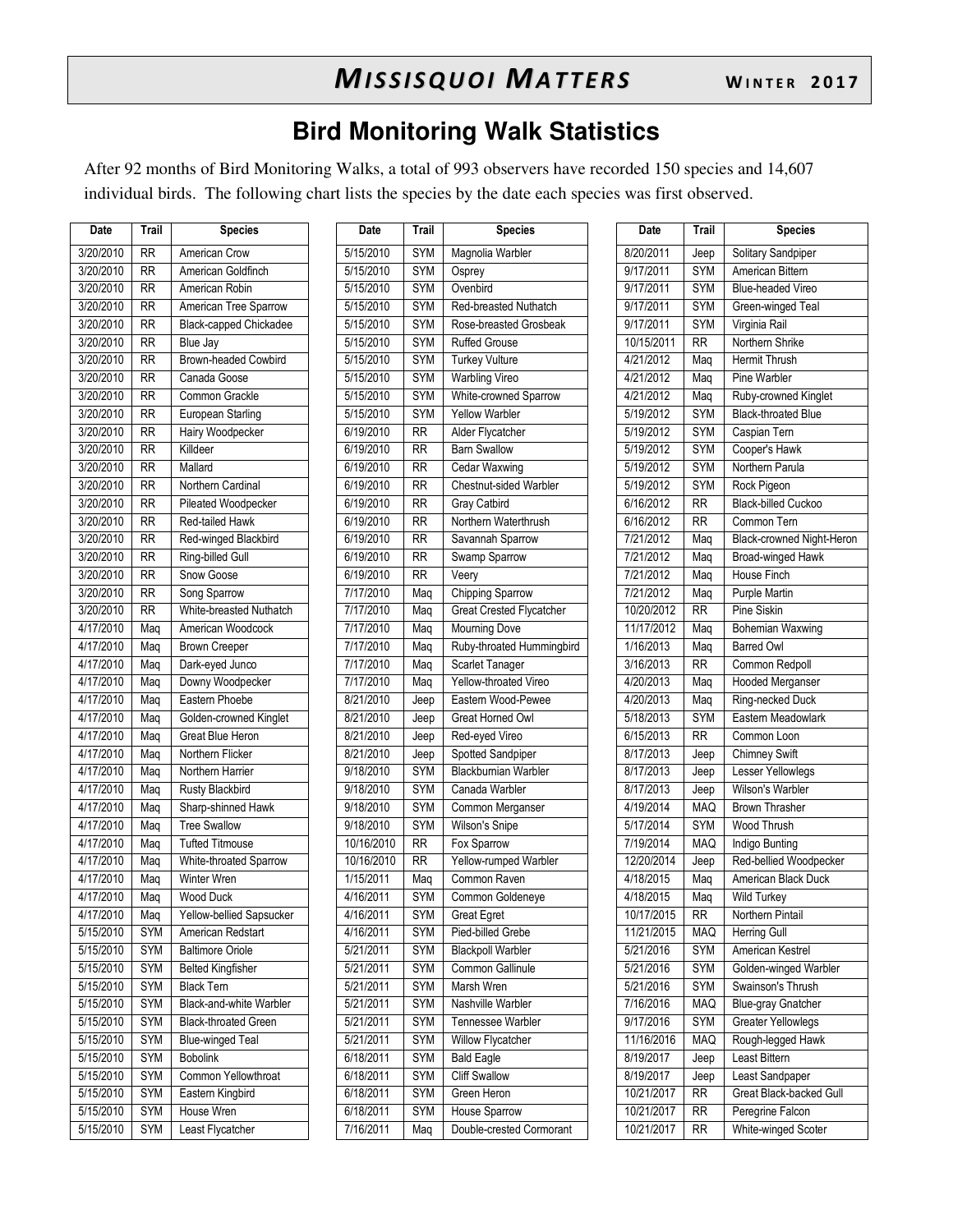

# **Winter Activities Schedule at Missisquoi National Wildlife Refuge**

*29 Tabor Rd. Swanton, VT 05488* 

**All programs and tours are free, but registration is required where noted.** 

### **Monthly Bird Monitoring Walks 3rd Saturday of each month, 8:00 to 10:00 AM**

Friends of MNWR members Ken Copenhaver and Julie Filiberti will lead bird monitoring walks year-round on various refuge trails on the third Saturday of each month. The purpose of the walks is to gather longterm data on the presence of birds, their abundance, and changes in populations. Observations are entered into the Vermont eBird database where data is stored by the Cornell Lab of Ornithology and the National Audubon Society. These walks are appropriate for birders of all skill levels and provide a wonderful opportunity to learn about birds throughout the seasons. **After 92 months of walks we have recorded 150 species of birds.** (In October we added Peregrine Falcon, Great Black-backed Gull, and White-winged Scoter to our species list.) Registration for the walks is not required. The schedule for the next three months is:

- **December 16: Jeep Trail.** Meet at the Louie's Landing parking lot on Rte 78 approx. 3 ½ miles west of Swanton. We will meet at the gate and drive in to the trail head at Mac's Bend.
	- **January 20: Maquam/Black Creek Trail**. Meet at the parking lot located on Rte 78 approx. 2 ½ miles west of Swanton village.
- **February 17: Stephen Young Marsh Trail.** Meet at the parking lot on Tabor Rd, about a mile past the refuge Visitor Center and across the road from the marsh.

Please note that the Monthly Nature/Photography Walks have been discontinued until further notice. These walks had been held on the first Saturday of each month.

**Other Winter events will be posted on the Friends website as soon as dates are known.** 

**To check for any schedule changes or additions, visit the Friends website at** 

**www.friendsofmissisquoi.org and click on "Calendar."** 

**For more information about the refuge, visit www.fws.gov/refuge/missisquoi/**

Also, visit https://www.facebook.com/friendsofmissisquoi to learn more about the refuge and coming events. You can also look at, comment on, and share your own photos.

You do not need to have a Facebook account to view the page. Please stop by and let us know what you think!